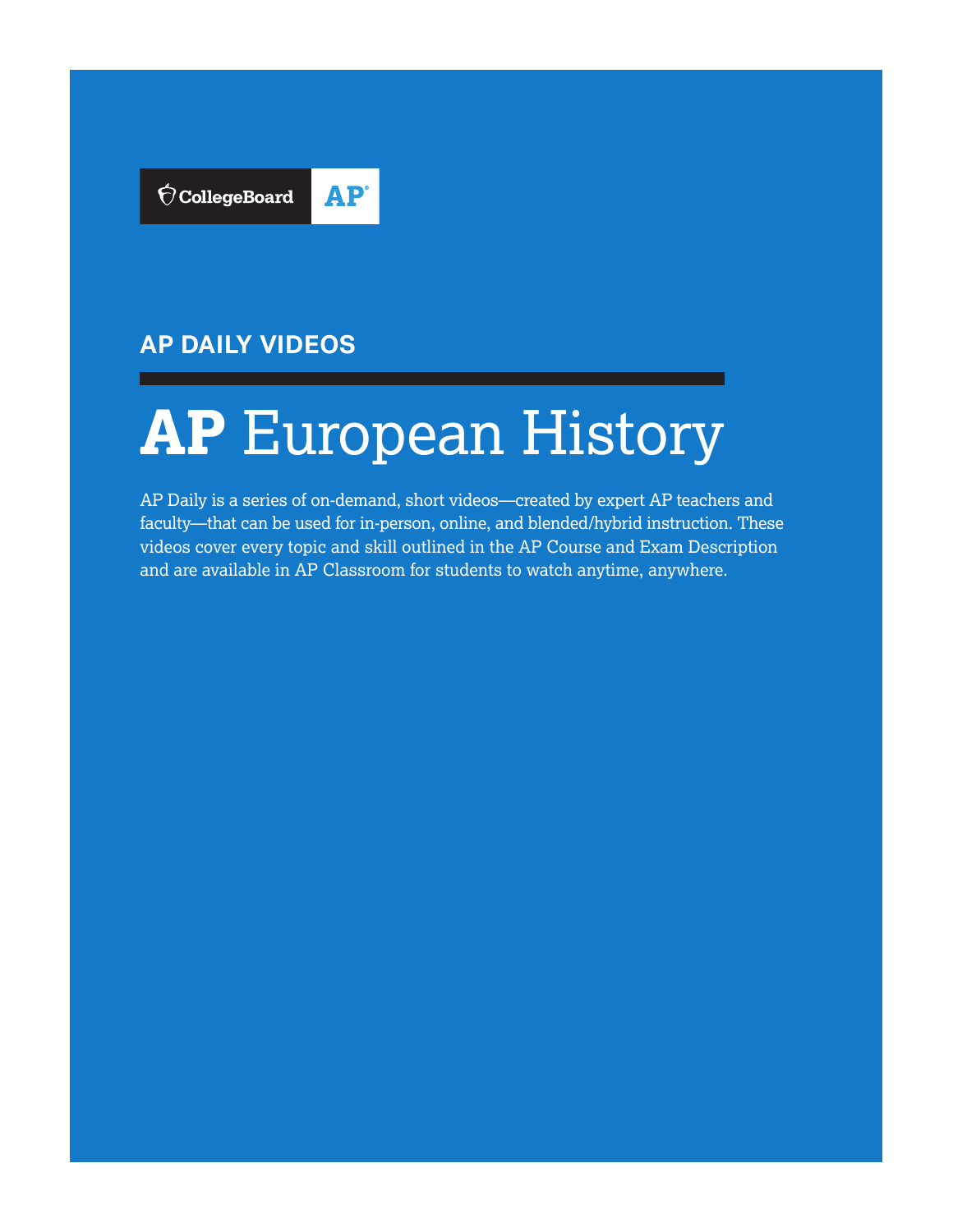| <b>Video Title</b> | <b>Topic</b>                                               | <b>Video Focus</b>                                                                                                                                                                                                           | <b>Instructor</b>        |
|--------------------|------------------------------------------------------------|------------------------------------------------------------------------------------------------------------------------------------------------------------------------------------------------------------------------------|--------------------------|
| 1.1: Daily Video 1 | Contextualizing<br>Renaissance and<br>Discovery            | An introduction to the skill of contextualization; the<br>historical developments that preceded the Renaissance<br>and the Age of Discovery.                                                                                 | Katie Landsea            |
| 1.1: Daily Video 2 | Contextualizing<br>Renaissance and<br>Discovery            | Some of the major events that contextualize the<br>Renaissance and the Age of Discovery.                                                                                                                                     | Katie Landsea            |
| 1.2: Daily Video 1 | Italian<br>Renaissance                                     | Some overall characteristics of Renaissance Italy; the<br>revival of classical texts and humanism as they relate to<br>the Renaissance in Italy.                                                                             | Katie Landsea            |
| 1.2: Daily Video 2 | Italian<br>Renaissance                                     | Patronage during the Renaissance; some examples of<br>Renaissance art and architecture.                                                                                                                                      | Katie Landsea            |
| 1.3: Daily Video 1 | Northern<br>Renaissance                                    | How Renaissance ideas spread to Northern Europe.                                                                                                                                                                             | Katie Landsea            |
| 1.3: Daily Video 2 | Northern<br>Renaissance                                    | A comparison between Italian and Northern<br>Renaissance art.                                                                                                                                                                | Katie Landsea            |
| 1.4: Daily Video 1 | Printing                                                   | The invention of the printing press and its early impact on<br>disseminating new ideas.                                                                                                                                      | Katie Landsea            |
| 1.5: Daily Video 1 | New Monarchies                                             | Characteristics and examples of New Monarchy in Europe.                                                                                                                                                                      | Katie Landsea            |
| 1.6: Daily Video 1 | Technological<br>Advances and<br>the Age of<br>Exploration | How, from 1450 to 1648, technological advancements,<br>economic motives, and religious factors facilitated<br>European exploration and expansion.                                                                            | <b>Catherine Desmond</b> |
| 1.6: Daily Video 2 | Technological<br>Advances and<br>the Age of<br>Exploration | How, in the 16th century, mercantilism emerged as an<br>economic system for nation-states and gave them a more<br>direct role in the commercial development and acquisition<br>of colonies overseas.                         | <b>Catherine Desmond</b> |
| 1.6: Daily Video 3 | Technological<br>Advances and<br>the Age of<br>Exploration | How to identify and describe a claim and/or argument in<br>a text-based source, using an excerpt of Josiah Child's<br>Concerning Trade to determine his argument.                                                            | <b>Catherine Desmond</b> |
| 1.7: Daily Video 1 | Rivals on the<br><b>World Stage</b>                        | How Spain and Portugal established global colonial<br>empires and trade networks in the 16th century; how, in<br>the 17th century, France, England, and the Netherlands<br>established their own trade networks and empires. | <b>Catherine Desmond</b> |
| 1.7: Daily Video 2 | Rivals on the<br><b>World Stage</b>                        | How competition for trade and colonial expansion led<br>to conflicts and rivalries among European powers in the<br>Age of Exploration; how Europeans used negotiation and<br>coercion to maintain the balance of power.      | <b>Catherine Desmond</b> |
| 1.7: Daily Video 3 | Rivals on the<br><b>World Stage</b>                        | How to identify and describe a claim and/or argument<br>in a non-text source, using a map of European trade routes<br>in 1700.                                                                                               | <b>Catherine Desmond</b> |
| 1.8: Daily Video 1 | Colonial<br>Expansion and<br>Columbian<br>Exchange         | How Europe's colonial expansion led to a global exchange<br>of goods, flora, fauna, and disease, which created<br>economic opportunities for Europeans but had negative<br>consequences for other civilizations.             | <b>Catherine Desmond</b> |

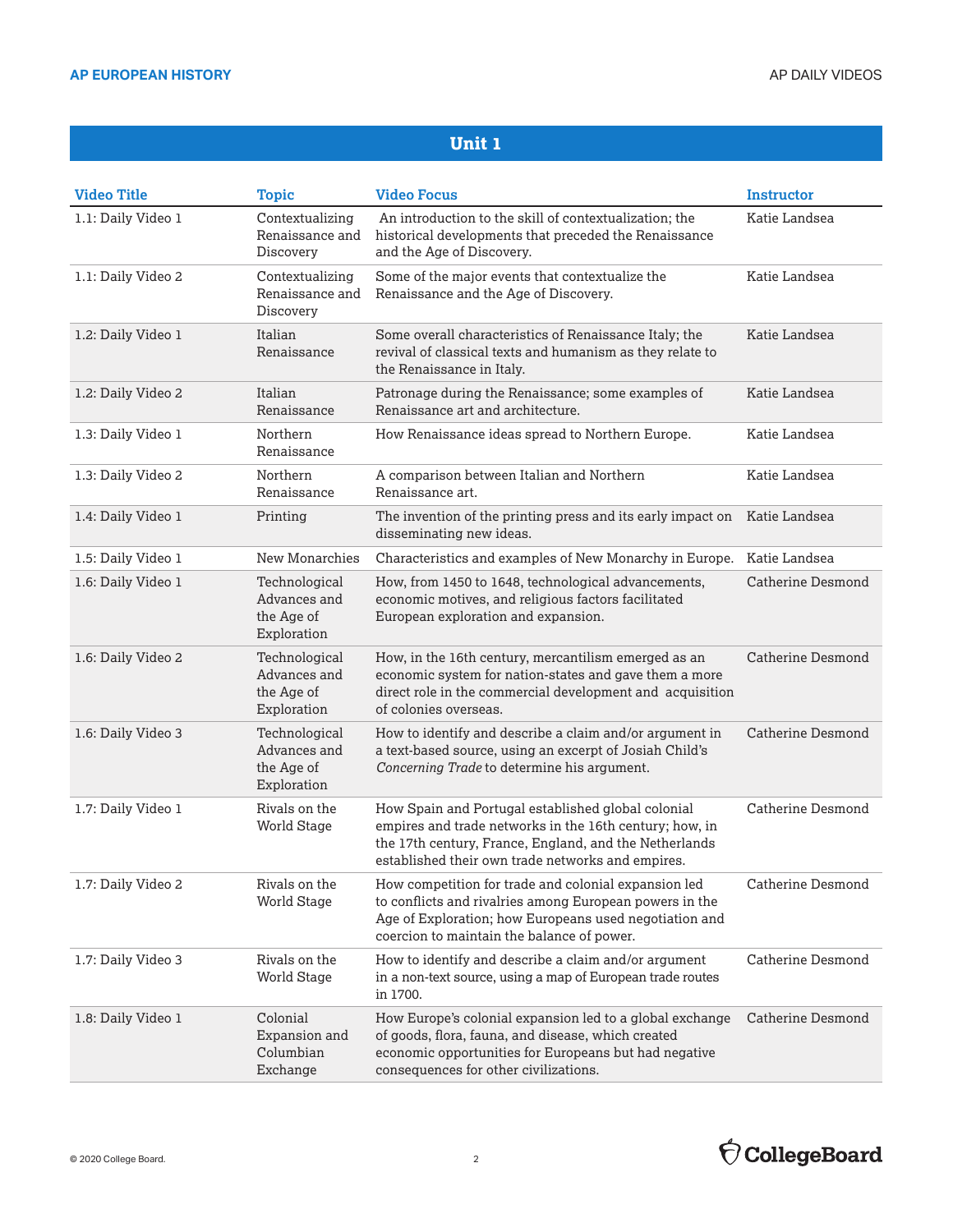| <b>Video Title</b>  | <b>Topic</b>                                            | <b>Video Focus</b>                                                                                                                                               | <b>Instructor</b> |
|---------------------|---------------------------------------------------------|------------------------------------------------------------------------------------------------------------------------------------------------------------------|-------------------|
| 1.8: Daily Video 2  | Colonial<br>Expansion and<br>Columbian<br>Exchange      | How to identify the evidence used in a source to support<br>an argument, using an excerpt from Alfred Crosby's<br>Columbian Exchange.                            | Catherine Desmond |
| 1.9: Daily Video 1  | The Slave Trade                                         | The establishment of a plantation economy in the<br>Americas; European enslavement of African peoples; and<br>demographic catastrophes among indigenous peoples. | Catherine Desmond |
| 1.9: Daily Video 2  | The Slave Trade                                         | The Middle Passage; the large scale and scope of the trade<br>of enslaved Africans.                                                                              | Catherine Desmond |
| 1.9: Daily Video 3  | The Slave Trade                                         | Constructing a mind map to contextualize the slave trade<br>(as practice for the document-based question and long<br>essay question on the AP Exam).             | Catherine Desmond |
| 1.10: Daily Video 1 | Commercial<br>Revolution                                | How the developments of European commerce and<br>agriculture in the Commercial Revolution had numerous<br>economic and social effects from 1450 to 1750.         | Catherine Desmond |
| 1.10: Daily Video 2 | Commercial<br>Revolution                                | Reading an excerpt of Robert Kett's petition to identify<br>the evidence he used to support an argument against the<br>enclosure movement in 1549.               | Catherine Desmond |
| 1.11: Daily Video 1 | Causation in the<br>Renaissance and<br>Age of Discovery | Identifying the components of a historically defensible<br>claim (as practice for the document-based question and<br>long essay question on the AP Exam).        | Catherine Desmond |
| 1.11: Daily Video 2 | Causation in the<br>Renaissance and<br>Age of Discovery | Identifying the components of a historically defensible<br>claim (as practice for the document-based question and<br>long essay question on the AP Exam).        | Catherine Desmond |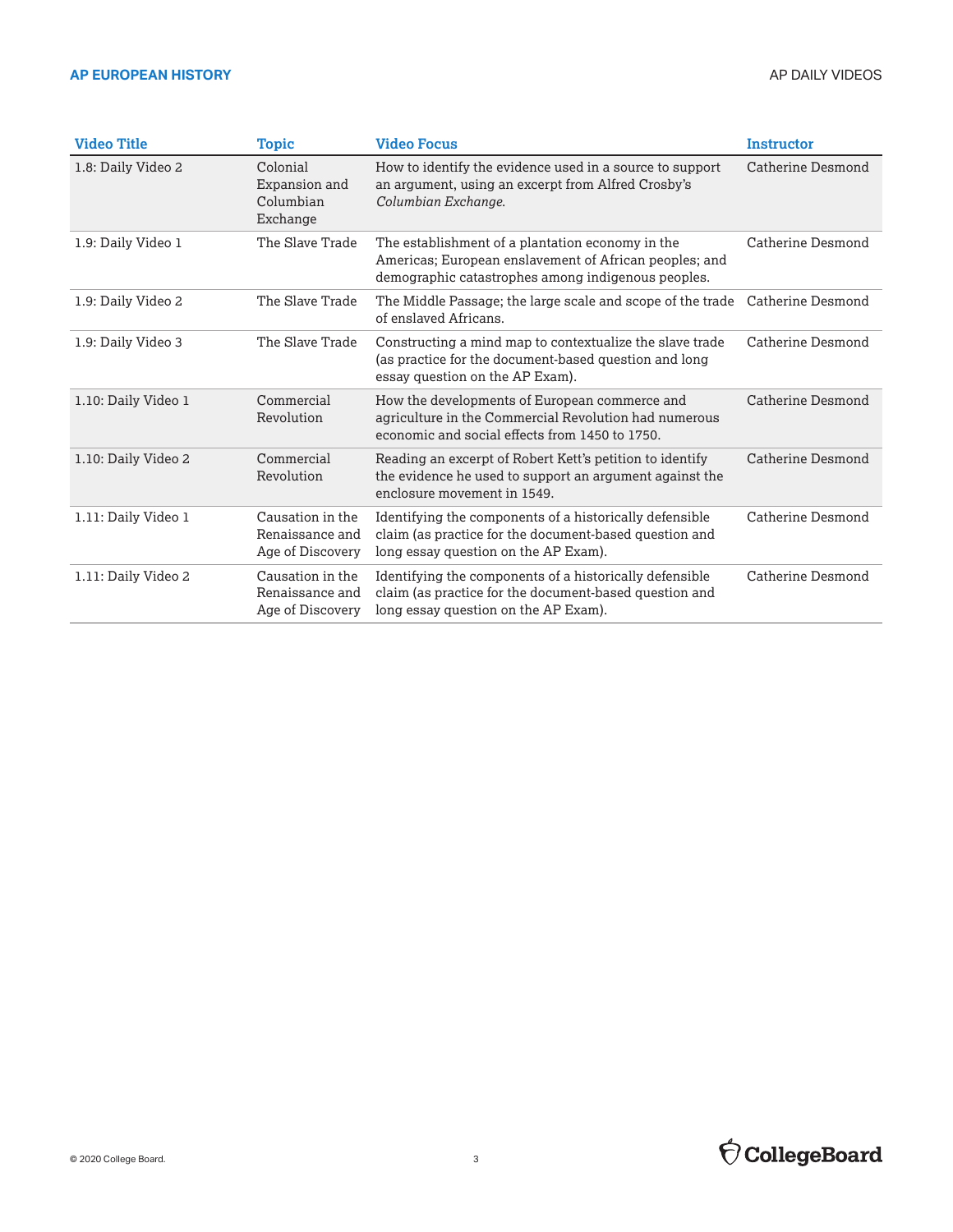| <b>Video Title</b> | <b>Topic</b>                                                                   | <b>Video Focus</b>                                                                                                                                                                                                                         | Instructor               |
|--------------------|--------------------------------------------------------------------------------|--------------------------------------------------------------------------------------------------------------------------------------------------------------------------------------------------------------------------------------------|--------------------------|
| 2.1: Daily Video 1 | Contextualizing<br>16th- and<br>17th-Century<br>Challenges and<br>Developments | This video will review the skill of contextualization and<br>will address the historical developments that occurred<br>before and during the Age of Reformation.                                                                           | <b>Catherine Desmond</b> |
| 2.2: Daily Video 1 | Luther and<br>the Protestant<br>Reformation                                    | From 1450 to 1648, religious beliefs and practices changed Catherine Desmond<br>in Europe as a result of the Protestant Reformation.<br>Reformers criticized the abuses of the Catholic Church as<br>seen in Erasmus's In Praise of Folly. |                          |
| 2.2: Daily Video 2 | Luther and<br>the Protestant<br>Reformation                                    | Martin Luther criticized the Catholic Church and<br>established new interpretations of Christianity. German<br>peasants responded to Luther's teaching by rebelling<br>against the political hierarchy.                                    | <b>Catherine Desmond</b> |
| 2.2: Daily Video 3 | Luther and<br>the Protestant<br>Reformation                                    | John Calvin established new interpretations of<br>Christianity called Calvinism. Anabaptists responded<br>to Protestant teachings by adopting even more stringent<br>beliefs and practices.                                                | Catherine Desmond        |
| 2.3: Daily Video 1 | Protestant<br>Reform<br>Continues                                              | From 1450 to 1648, religious beliefs and practices changed Catherine Desmond<br>in Europe as a result of the Protestant Reformation. The<br>printing press disseminated these ideas.                                                       |                          |
| 2.3: Daily Video 2 | Protestant<br>Reform<br>Continues                                              | Some Protestants like Calvinists refused to recognize the<br>subordination of the church to the secular state. John<br>Calvin established Geneva as a city that combined church<br>and state laws.                                         | <b>Catherine Desmond</b> |
| 2.3: Daily Video 3 | Protestant<br>Reform<br>Continues                                              | Religious conflicts became a basis for challenging the<br>monarchs' control of religious institutions. The Huguenots<br>challenged the French monarchy and Puritans challenged<br>the monarchy in England.                                 | <b>Catherine Desmond</b> |
| 2.4: Daily Video 1 | Wars of Religion                                                               | In France, issues of religious reform exacerbated conflicts<br>between the monarchy and the nobility. In the end, France<br>implemented the Edict of Nantes allowing for religious<br>pluralism.                                           | Catherine Desmond        |
| 2.4: Daily Video 2 | Wars of Religion                                                               | Religion and politics intermingled in Europe creating<br>unrest for the Habsburg Dynasty. The Peace of Westphalia<br>marked the end of the Wars of Religion.                                                                               | Catherine Desmond        |
| 2.4: Daily Video 3 | Wars of Religion                                                               | A historically defensible claim or thesis is a component<br>of the AP Exam. We will work on building a clear line of<br>reasoning using the content from the Wars of Religion.                                                             | Catherine Desmond        |
| 2.5: Daily Video 1 | Catholic<br>Reformation                                                        | This video will demonstrate sourcing and situation<br>(identifying a source's point of view, purpose, historical<br>situation, and/or audience) within the context of the<br>Catholic Reformation.                                         | Todd Beach               |
| 2.5: Daily Video 2 | Catholic<br>Reformation                                                        | This video will demonstrate sourcing and situation<br>(identifying a source's point of view, purpose, historical<br>situation, and/or audience) of a visual source from the<br>Catholic Reformation.                                       | Todd Beach               |

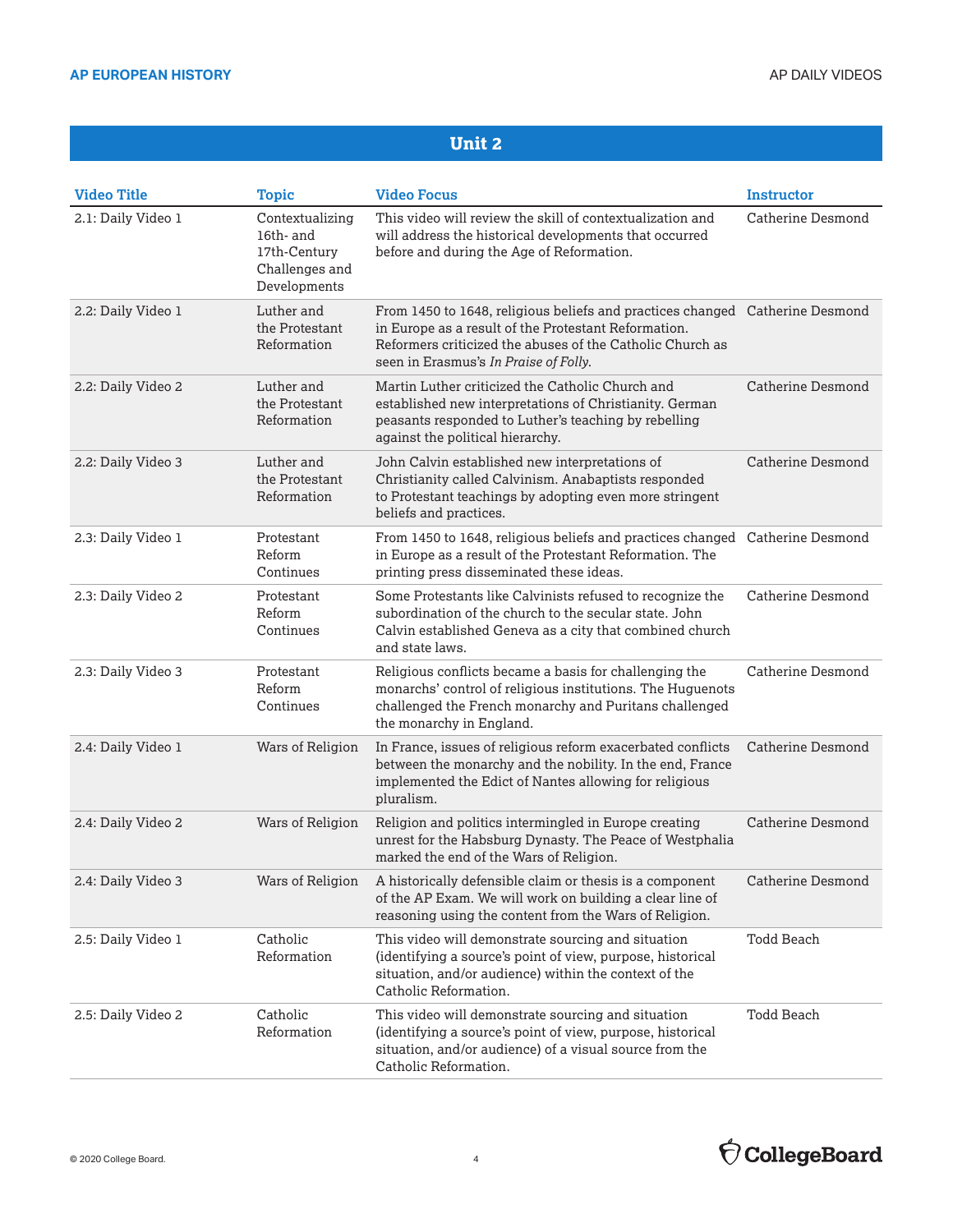| <b>Video Title</b> | <b>Topic</b>                                                             | <b>Video Focus</b>                                                                                                                                                                                         | <b>Instructor</b> |
|--------------------|--------------------------------------------------------------------------|------------------------------------------------------------------------------------------------------------------------------------------------------------------------------------------------------------|-------------------|
| 2.5: Daily Video 3 | Catholic<br>Reformation                                                  | This video will demonstrate sourcing and situation<br>(identifying a source's point of view, purpose, historical<br>situation, and/or audience) and apply this to a multiple-<br>choice question.          | <b>Todd Beach</b> |
| 2.6: Daily Video 1 | 16th-Century<br>Society and<br>Politics                                  | This video will demonstrate making connections; how<br>historians work to identify patterns or connections<br>between historical developments through the context of<br>gender roles.                      | Todd Beach        |
| 2.6: Daily Video 2 | 16th-Century<br>Society and<br>Politics                                  | This video will demonstrate making connections; how<br>historians work to identify patterns or connections<br>between historical developments through the context of<br>the European Witch Hunt.           | Todd Beach        |
| 2.7: Daily Video 1 | Art of the<br>16th Century:<br>Mannerism and<br>Baroque Art              | This video will demonstrate making connections; how<br>historians work to identify patterns or connections<br>between historical developments through the art of the<br>period (Part 1).                   | Todd Beach        |
| 2.7: Daily Video 2 | Art of the<br>16th Century:<br>Mannerism and<br>Baroque Art              | This video will demonstrate making connections; how<br>historians work to identify patterns or connections<br>between historical developments through the art of the<br>period (Part 2).                   | Todd Beach        |
| 2.7: Daily Video 3 | Art of the<br>16th Century:<br>Mannerism and<br>Baroque Art              | This video will demonstrate making connections; how<br>historians work to identify patterns or connections<br>between historical developments through the architecture<br>of the period.                   | Todd Beach        |
| 2.8: Daily Video 1 | Causation<br>in the Age of<br>Reformation<br>and the Wars of<br>Religion | question; specifically, we will unpack each category of the<br>rubric in preparation for writing a thoughtful response.                                                                                    |                   |
| 2.8: Daily Video 2 | Causation<br>in the Age of<br>Reformation<br>and the Wars of<br>Religion | This video will demonstrate how to unpack a prompt<br>and prepare to write the document-based question essay<br>response using content from the Age of Reformation-<br>specifically, the Thirty Years War. | <b>Todd Beach</b> |
| 2.8: Daily Video 3 | Causation<br>in the Age of<br>Reformation<br>and the Wars of<br>Religion | This video will demonstrate how to create an outline/<br>structure that addresses all parts of the rubric in order<br>to write a thoughtful document-based question essay<br>response.                     | <b>Todd Beach</b> |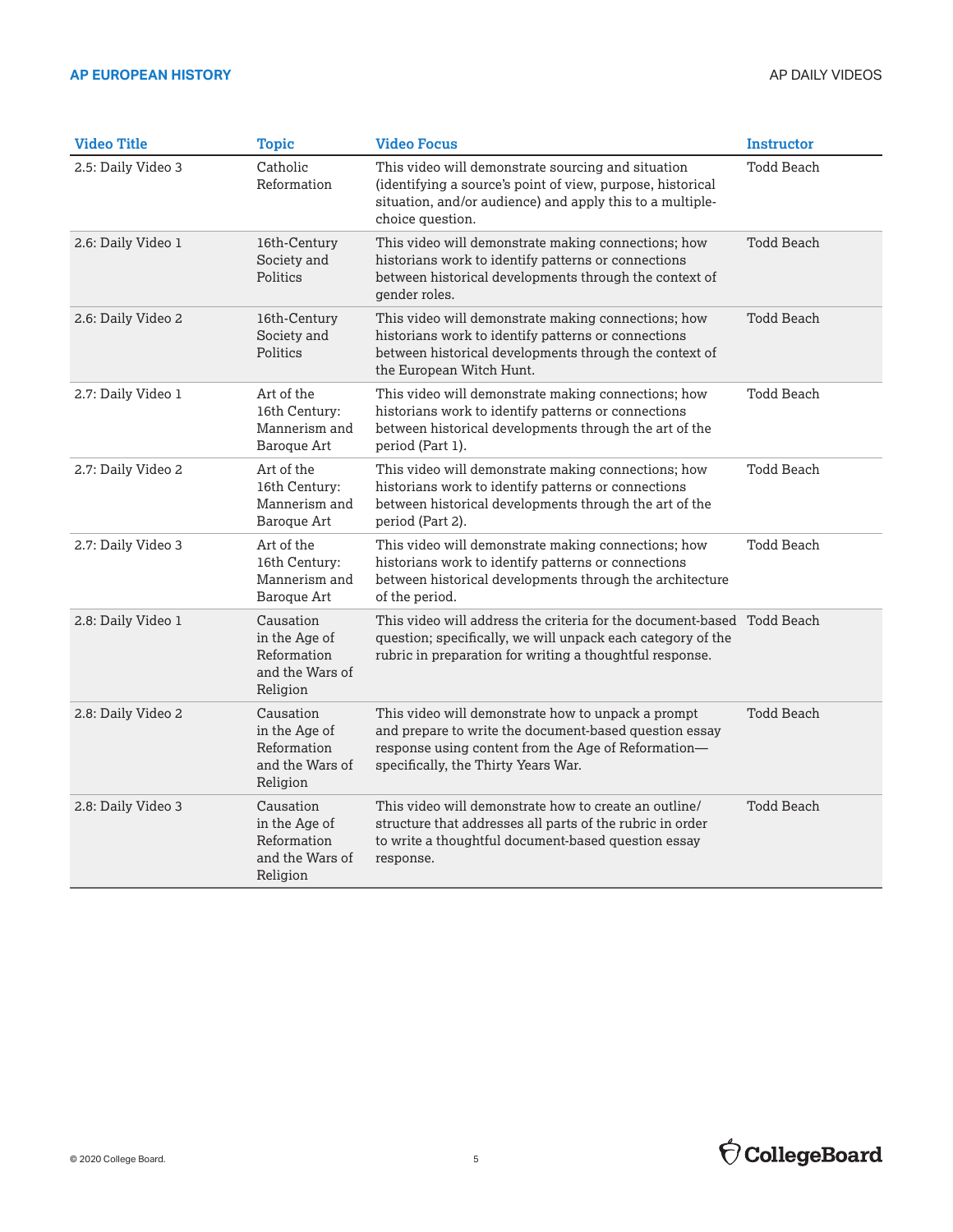| <b>Video Title</b> | <b>Topic</b>                                                              | <b>Video Focus</b>                                                                                                                                                                                    | <b>Instructor</b> |
|--------------------|---------------------------------------------------------------------------|-------------------------------------------------------------------------------------------------------------------------------------------------------------------------------------------------------|-------------------|
| 3.1: Daily Video 1 | Contextualizing<br><b>State Building</b>                                  | This video will demonstrate how we identify, organize, and Todd Beach<br>describe various historical developments that established<br>the historical context for the foundations of absolutism.       |                   |
| 3.1: Daily Video 2 | Contextualizing<br><b>State Building</b>                                  | This video will demonstrate how we organize and write<br>information as historical context related to an LEQ prompt<br>addressing state building and absolutism.                                      | <b>Todd Beach</b> |
| 3.1: Daily Video 3 | Contextualizing<br><b>State Building</b>                                  | This video will demonstrate how we analyze the context<br>of historical events by examining a primary source and<br>assessing understanding through a multiple-choice<br>question (MCQ).              | <b>Todd Beach</b> |
| 3.2: Daily Video 1 | English Civil War<br>and the Glorious<br>Revolution                       | This video will demonstrate how to explain historical<br>developments by examining the evidence and structuring<br>an argument that evaluates the most significant cause of<br>the English Civil War. | <b>Todd Beach</b> |
| 3.2: Daily Video 2 | English Civil War<br>and the Glorious<br>Revolution                       | This video will demonstrate how to explain a historical<br>development by examining a primary source document<br>in response to a short answer question about the English<br>Civil War.               | <b>Todd Beach</b> |
| 3.2: Daily Video 3 | English Civil War<br>and the Glorious<br>Revolution                       | This video will demonstrate how to explain a historical<br>development by examining a primary source document<br>in response to a DBQ about the Glorious Revolution in<br>England.                    | Todd Beach        |
| 3.3: Daily Video 1 | Continuities<br>and Changes<br>to Economic<br>Practice and<br>Development | This video will Identify patterns among or connections<br>between historical developments and processes by<br>examining the context and causes of the Agricultural<br>Revolution.                     | <b>Todd Beach</b> |
| 3.3: Daily Video 2 | Continuities<br>and Changes<br>to Economic<br>Practice and<br>Development | This video will Identify patterns among or connections<br>between historical developments and processes by<br>examining the significance of cottage industry and its<br>effects.                      | <b>Todd Beach</b> |
| 3.3: Daily Video 3 | Continuities<br>and Changes<br>to Economic<br>Practice and<br>Development | This video will identify connections between historical<br>developments by examining how the market economy<br>led to new financial practices and institutions in the<br>eighteenth century.          | <b>Todd Beach</b> |
| 3.4: Daily Video 1 | Economic<br>Development and<br>Mercantilism                               | This video will explain the historical development of<br>mercantilism through an examination of the Atlantic<br>economy and commercialized products that facilitated<br>economic change.              | <b>Todd Beach</b> |
| 3.4: Daily Video 2 | Economic<br>Development and<br>Mercantilism                               | This video will explore the expansion of transatlantic<br>slave-labor system as demand for New World products<br>increased and will explain an economic argument for<br>ending slavery.               | <b>Todd Beach</b> |
| 3.4: Daily Video 3 | Economic<br>Development and<br>Mercantilism                               | This video will explain how governments and private<br>enterprises created a worldwide economic network that<br>contributed to the consumer revolutions in Europe.                                    | Todd Beach        |

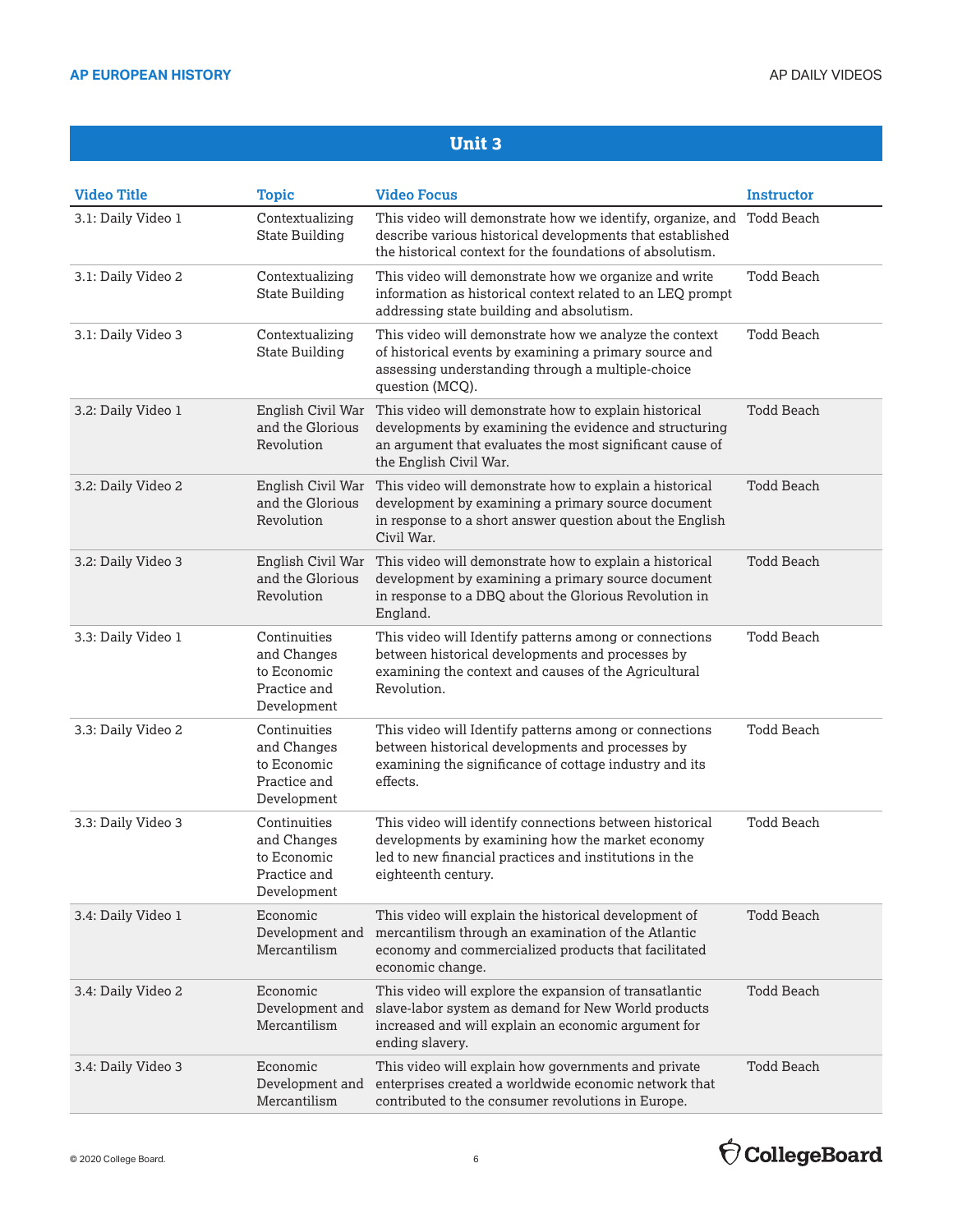| <b>Video Title</b> | <b>Topic</b>                                                       | <b>Video Focus</b>                                                                                                                                                                                                   | <b>Instructor</b>           |
|--------------------|--------------------------------------------------------------------|----------------------------------------------------------------------------------------------------------------------------------------------------------------------------------------------------------------------|-----------------------------|
| 3.5: Daily Video 1 | Dutch Golden<br>Age                                                | This video will review the political, economic, and social<br>conditions that allowed the Dutch Republic to thrive in the<br>first half of the 17th century.                                                         | Gerardo (Gerry)<br>Gonzalez |
| 3.5: Daily Video 2 | Dutch Golden<br>Age                                                | This video will explain competing points of view on the<br>reasons for the decline of the Dutch Republic in the latter<br>half of the 17th century.                                                                  | Gerardo (Gerry)<br>Gonzalez |
| 3.6: Daily Video 1 | <b>Balance of Power</b>                                            | This video will explain the ways that the competitive state<br>system led to new patterns of diplomacy following the<br>Peace of Westphalia in 1648.                                                                 | Gerardo (Gerry)<br>Gonzalez |
| 3.6: Daily Video 2 | <b>Balance of Power</b>                                            | This video will identify and describe the factors that<br>contributed to the rivalry between England and France<br>over the period 1689 to 1789.                                                                     | Gerardo (Gerry)<br>Gonzalez |
| 3.6: Daily Video 3 | <b>Balance of Power</b>                                            | This video will describe the factors that allowed the<br>emerging powers of Prussia, Russia, and Austria to<br>capitalize on the inability of the Polish monarchy to<br>consolidate its authority over the nobility. | Gerardo (Gerry)<br>Gonzalez |
| 3.7: Daily Video 1 | Absolutist<br>Approaches to<br>Power                               | In this video, we will identify the strategic decisions<br>made by absolute monarchies to limit the participation of<br>nobility in governance.                                                                      | Gerardo (Gerry)<br>Gonzalez |
| 3.7: Daily Video 2 | Absolutist<br>Approaches to<br>Power                               | In this video, we will compare the growth of Russia under<br>absolutist ruler Peter the Great to other absolutist rulers.                                                                                            | Gerardo (Gerry)<br>Gonzalez |
| 3.8: Daily Video 1 | Comparison<br>in the Age of<br>Absolutism and<br>Constitutionalism | This video will address how to incorporate specific and<br>relevant evidence to support an argument in the DBQ<br>essay.                                                                                             | Gerardo (Gerry)<br>Gonzalez |
| 3.8: Daily Video 2 | Comparison<br>in the Age of<br>Absolutism and<br>Constitutionalism | This video will discuss the different elements needed to<br>support an argument using specific and relevant evidence<br>on the long-essay question (LEQ).                                                            | Gerardo (Gerry)<br>Gonzalez |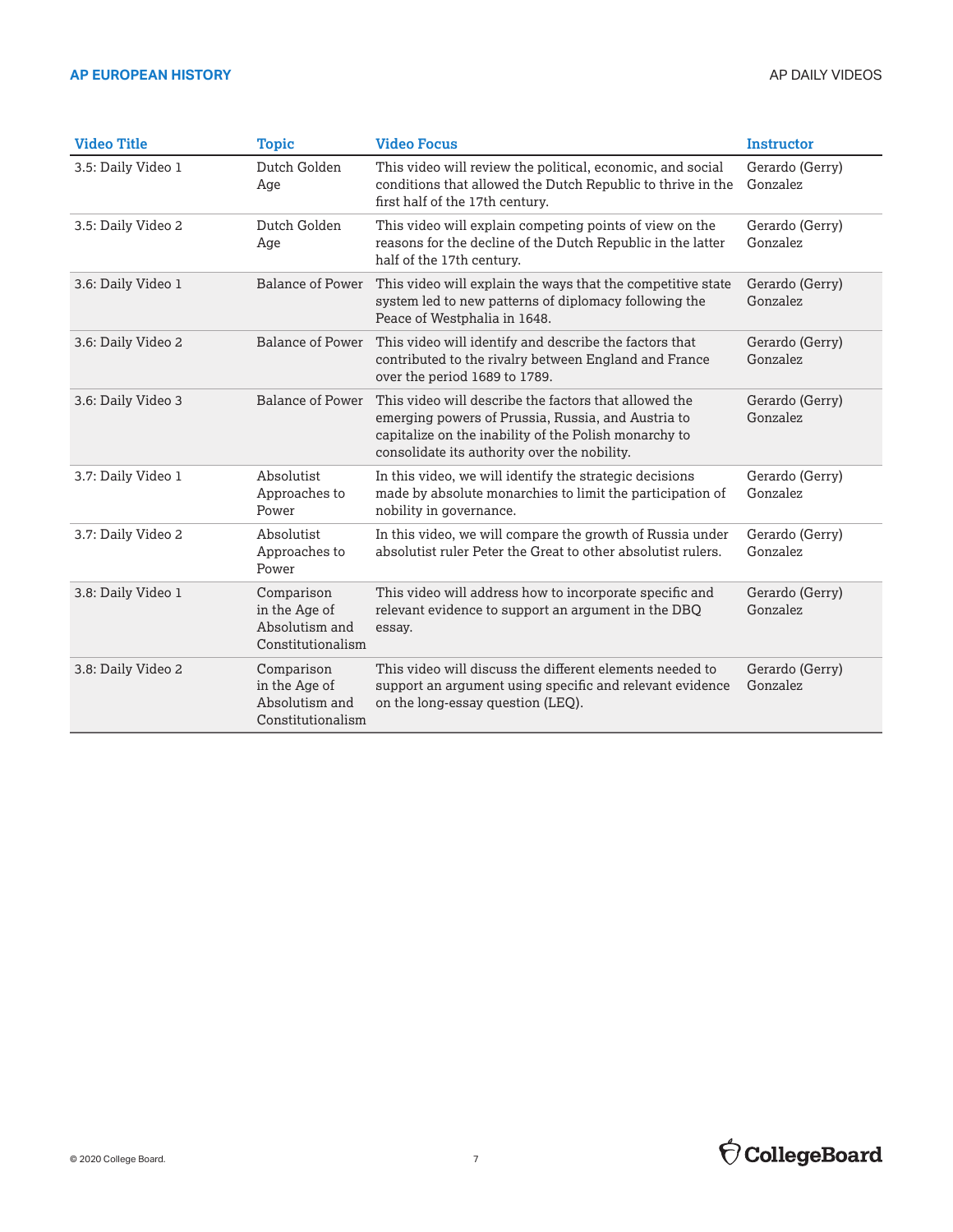| <b>Video Title</b> | <b>Topic</b>                                                             | <b>Video Focus</b>                                                                                                                                                                            | <b>Instructor</b>           |
|--------------------|--------------------------------------------------------------------------|-----------------------------------------------------------------------------------------------------------------------------------------------------------------------------------------------|-----------------------------|
| 4.1: Daily Video 1 | Contextualizing<br>the Scientific<br>Revolution and<br>Enlightenment     | This video will review the skill of contextualization and<br>address the historical developments that occurred before<br>the Scientific Revolution.                                           | Gerardo (Gerry)<br>Gonzalez |
| 4.2: Daily Video 1 | Scientific<br>Revolution                                                 | This video will explain how understanding of the natural<br>world developed and changed during the Scientific<br>Revolution.                                                                  | Gerardo (Gerry)<br>Gonzalez |
| 4.2: Daily Video 2 | Scientific<br>Revolution                                                 | This video will focus on Skill 3.D: Explain how claims or<br>evidence support, modify, or refute a source's argument.                                                                         | Gerardo (Gerry)<br>Gonzalez |
| 4.3: Daily Video 1 | Enlightenment                                                            | This video will explain how the principles of the Scientific<br>Revolution were applied to new philosophies and religion<br>during the Enlightenment.                                         | Kathryn Metcalf             |
| 4.3: Daily Video 2 | Enlightenment                                                            | This video will explain how the principles of the Scientific<br>Revolution shaped views of society and political and<br>economic models.                                                      | Kathryn Metcalf             |
| 4.4: Daily Video 1 | 18th-Century<br>Society and<br>Demographics                              | This video will explain how the events of the Agricultural<br>Revolution led to a stabilized food supply that would<br>lead to steady population growth by the middle of the<br>18th century. | Gerardo (Gerry)<br>Gonzalez |
| 4.4: Daily Video 2 | 18th-Century<br>Society and<br>Demographics                              | This video will explain the consequences of urbanization<br>in Europe from 1648 to 1815.                                                                                                      | Gerardo (Gerry)<br>Gonzalez |
| 4.5: Daily Video 1 | 18th-Century<br>Culture and Arts                                         | This video will explain how Enlightenment ideas shaped<br>public opinion and challenged societal norms as well as<br>how they led to changes in daily life.                                   | Kathryn Metcalf             |
| 4.5: Daily Video 2 | 18th-Century<br>Culture and Arts                                         | This video will explain how the focus of the arts changed<br>during the Enlightenment, including the development of<br>Neoclassicism.                                                         | Kathryn Metcalf             |
| 4.6: Daily Video 1 | Enlightened<br>and Other<br>Approaches to<br>Power                       | This video will discuss the influence of the Enlightenment<br>on eastern and central European monarchies during the<br>17th century.                                                          | Gerardo (Gerry)<br>Gonzalez |
| 4.7: Daily Video 1 | Causation in the<br>Age of Scientific<br>Revolution and<br>Enlightenment | This video will review key concepts from Unit 4 to<br>examine factors that caused the Scientific Revolution<br>and Enlightenment and explore how they challenged<br>previous views.           | Kathryn Metcalf             |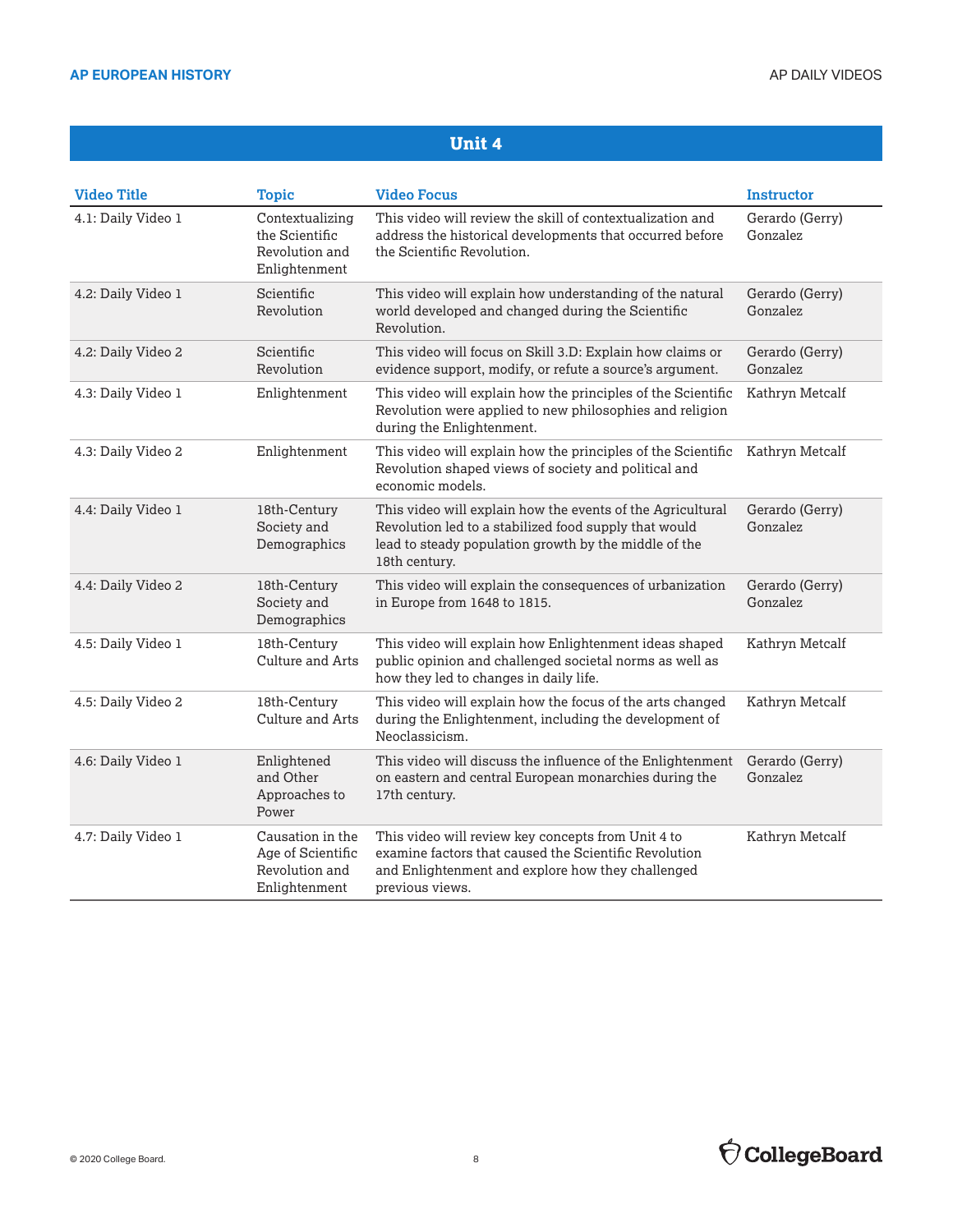| <b>Video Title</b> | Topic                                                      | <b>Video Focus</b>                                                                                                                                                                                   | <b>Instructor</b> |
|--------------------|------------------------------------------------------------|------------------------------------------------------------------------------------------------------------------------------------------------------------------------------------------------------|-------------------|
| 5.1: Daily Video 1 | Contextualizing<br>18th-Century<br><b>States</b>           | This video will review and expand on the skill of<br>contextualization and address the historical developments<br>that occurred before and during the late 18th century.                             | Kathryn Metcalf   |
| 5.2: Daily Video 1 | Rise of Global<br>Markets                                  | This video will explain the growth of a European<br>worldwide economic network and its relationship to<br>competition among major European states.                                                   | Kathryn Metcalf   |
| 5.3: Daily Video 1 | Britain's<br>Ascendency                                    | This video will explain how the rivalry between Britain<br>and France prompted world wars in Europe and the<br>colonies, leading to the rise of Britain as the greatest<br>European power.           | Kathryn Metcalf   |
| 5.4: Daily Video 1 | French<br>Revolution                                       | This video will explain the circumstances leading to the<br>French Revolutions: the long-term social and political<br>causes, the ideas of the Enlightenment, and the short-term<br>economic causes. | Kathryn Metcalf   |
| 5.4: Daily Video 2 | French<br>Revolution                                       | This video will explain the liberal phase of the French<br>Revolution that established a constitutional monarchy, as<br>well as the role of women in the French Revolution.                          | Kathryn Metcalf   |
| 5.4: Daily Video 3 | French<br>Revolution                                       | This video will explain the radical phase of the French<br>Revolution, known as the Terror, and its immediate effects.                                                                               | Kathryn Metcalf   |
| 5.5: Daily Video 1 | French<br>Revolution's<br>Effects                          | This video will explain why some condemned the French<br>Revolution while it inspired others to push for equality-<br>especially in Haiti.                                                           | Kathryn Metcalf   |
| 5.6: Daily Video 1 | Napoleon's Rise,<br>Dominance, and<br>Defeat               | This video will explain the effects of Napoleon's rule on<br>European social, economic, and political life.                                                                                          | Sharon Parker     |
| 5.6: Daily Video 2 | Napoleon's Rise,<br>Dominance, and<br>Defeat               | This video will explain the nationalist responses to<br>Napoleon's rule.                                                                                                                             | Sharon Parker     |
| 5.7: Daily Video 1 | Congress of<br>Vienna                                      | This video will explain how the Congress of Vienna<br>attempted to restore the balance of power in Europe and<br>contain upheavals in the future.                                                    | Sharon Parker     |
| 5.7: Daily Video 2 | Congress of<br>Vienna                                      | This video will use the decisions made at the Congress of<br>Vienna to practice using claims and evidence in sources.                                                                                | Sharon Parker     |
| 5.8: Daily Video 1 | Romanticism                                                | This video will explain the context of Romanticism and<br>how it challenged Enlightenment thought.                                                                                                   | Sharon Parker     |
| 5.8: Daily Video 2 | Romanticism                                                | This video will explain the context of Romanticism and<br>how it challenged Enlightenment thought.                                                                                                   | Sharon Parker     |
| 5.9: Daily Video 1 | Continuity and<br>Change in 18th-<br><b>Century States</b> | This video will explain the developments and challenges<br>to the political order from 1648 to 1815.                                                                                                 | Sharon Parker     |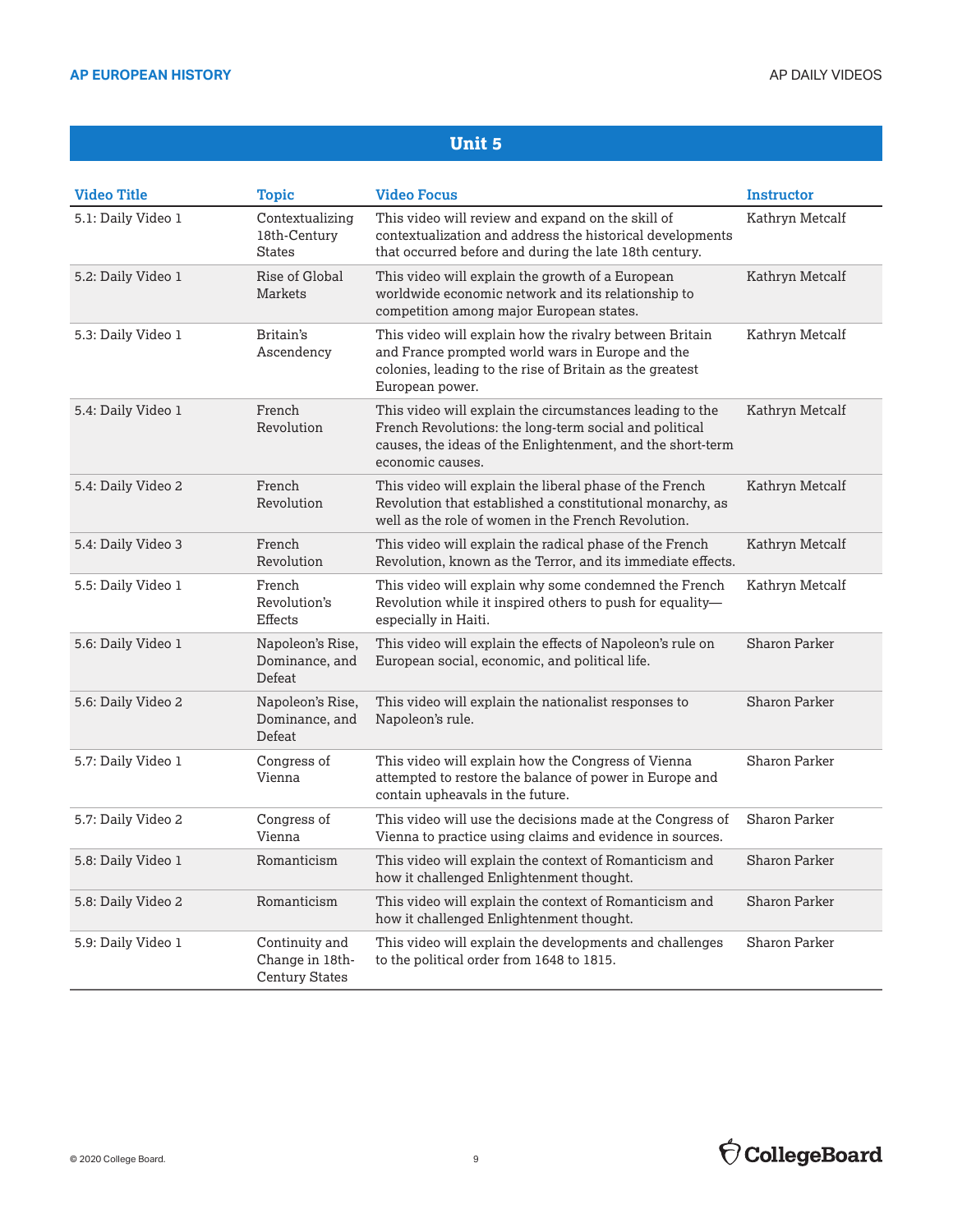| <b>Video Title</b> | <b>Topic</b>                                                           | <b>Video Focus</b>                                                                                                                              | <b>Instructor</b> |
|--------------------|------------------------------------------------------------------------|-------------------------------------------------------------------------------------------------------------------------------------------------|-------------------|
| 6.1: Daily Video 1 | Contextualizing<br>Industrialization<br>and its Origins<br>and Effects | This video will contextualize the origins of industrialization. Sharon Parker                                                                   |                   |
| 6.2: Daily Video 1 | The Spread<br>of Industry<br>Throughout<br>Europe                      | This video will explain the factors that influenced the<br>development of industrialization in Great Britain.                                   | Sharon Parker     |
| 6.2: Daily Video 2 | The Spread<br>of Industry<br>Throughout<br>Europe                      | This video will explain the factors that influenced the<br>development of industrialization in Europe.                                          | Sharon Parker     |
| 6.3: Daily Video 1 | Second Wave<br>Industrialization<br>and Its Effects                    | This video will explain how innovations and advances in<br>technology led to economic and social change.                                        | Sharon Parker     |
| 6.3: Daily Video 2 | Second Wave<br>Industrialization<br>and Its Effects                    | This video will explain how industrialization influenced<br>economic and political development from 1815 to 1914.                               | Sharon Parker     |
| 6.4: Daily Video 1 | Social Effects of<br>Industrialization                                 | This video will explain the causes and consequences of<br>social developments resulting from industrialization.                                 | Sharon Parker     |
| 6.4: Daily Video 2 | Social Effects of<br>Industrialization                                 | This video will explain the causes and consequences of<br>social developments resulting from industrialization.                                 | Sharon Parker     |
| 6.5: Daily Video 1 | The Concert<br>of Europe<br>and European<br>Conservatism               | This video will explain how the European political order<br>was maintained and challenged from 1815 to 1914.                                    | Sharon Parker     |
| 6.6: Daily Video 1 | Reactions and<br>Revolutions                                           | This video will explain how and why various groups<br>reacted against the existing order from 1815 to 1914.                                     | Paul Sargent      |
| 6.6: Daily Video 2 | Reactions and<br>Revolutions                                           | This video will explain how and why various groups<br>reacted against the existing order from 1815 to 1914.                                     | Paul Sargent      |
| 6.7: Daily Video 1 | Ideologies<br>of Change<br>and Reform<br>Movements                     | This video will explain how and why different intellectual<br>developments challenged the political and social order<br>from 1815 to 1914.      | Paul Sargent      |
| 6.7: Daily Video 2 | Ideologies<br>of Change<br>and Reform<br>Movements                     | This video will explain how and why different intellectual<br>developments challenged the political and social order<br>from 1815 to 1914.      | Paul Sargent      |
| 6.8: Daily Video 1 | 19th-Century<br>Social Reform                                          | This video will explain the various movements and<br>calls for social reform that resulted from intellectual<br>developments from 1815 to 1914. | Paul Sargent      |
| 6.8: Daily Video 2 | 19th-Century<br>Social Reform                                          | This video will explain the various movements and<br>calls for social reform that resulted from intellectual<br>developments from 1815 to 1914. | Paul Sargent      |

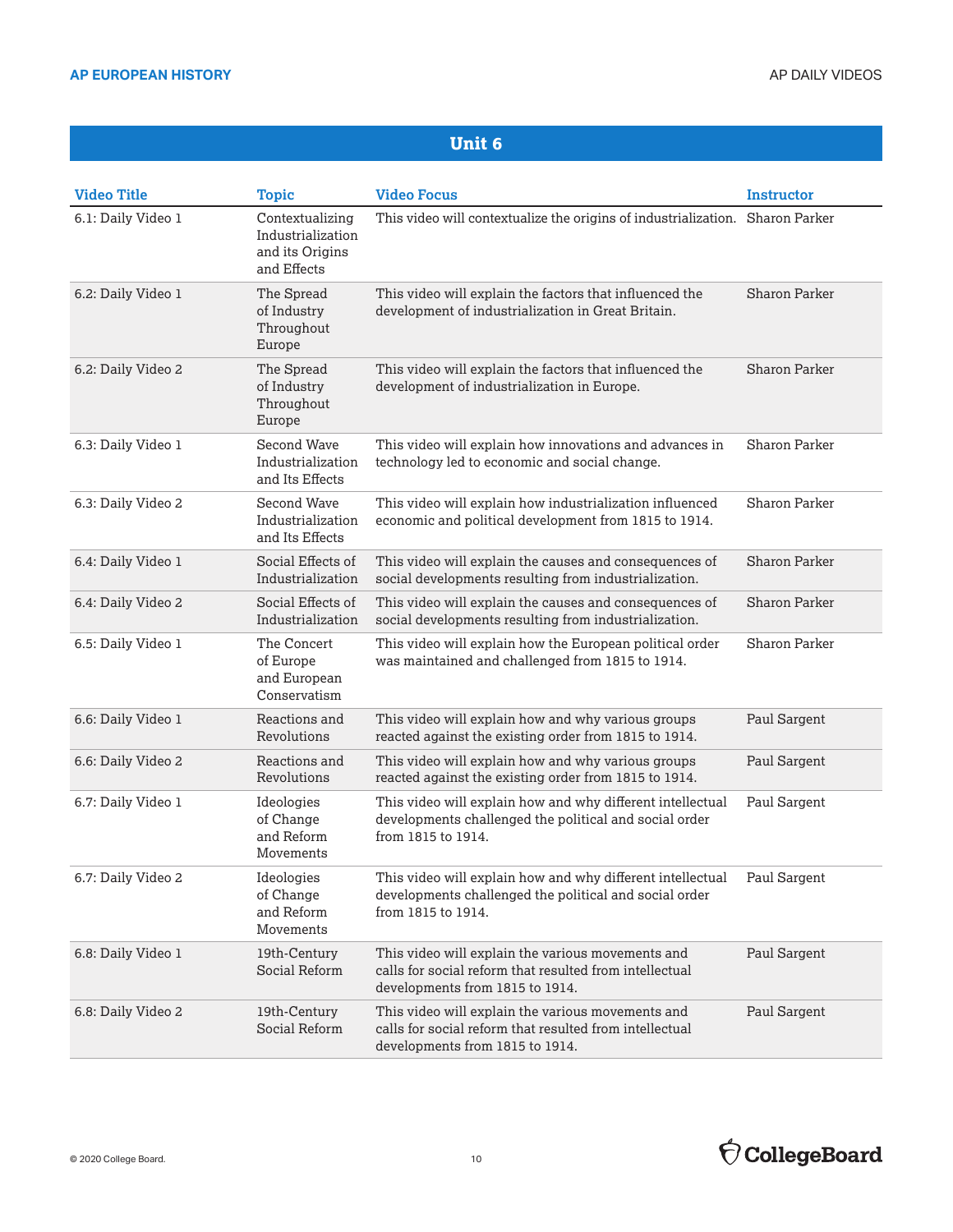| <b>Video Title</b>  | Topic                                           | <b>Video Focus</b>                                                                                                                     | Instructor   |
|---------------------|-------------------------------------------------|----------------------------------------------------------------------------------------------------------------------------------------|--------------|
| 6.9: Daily Video 1  | Institutional<br>Responses and<br>Reform        | This video will explain how and why governments<br>and other institutions responded to challenges resulting<br>from industrialization. | Paul Sargent |
| 6.10: Daily Video 1 | Causation<br>in the Age of<br>Industrialization | This video will explain the influence of innovations and<br>technological developments in Europe from 1815 to 1914.                    | Paul Sargent |
| 6.10: Daily Video 2 | Causation<br>in the Age of<br>Industrialization | This video will explain the influence of innovations and<br>technological developments in Europe from 1815 to 1914.                    | Paul Sargent |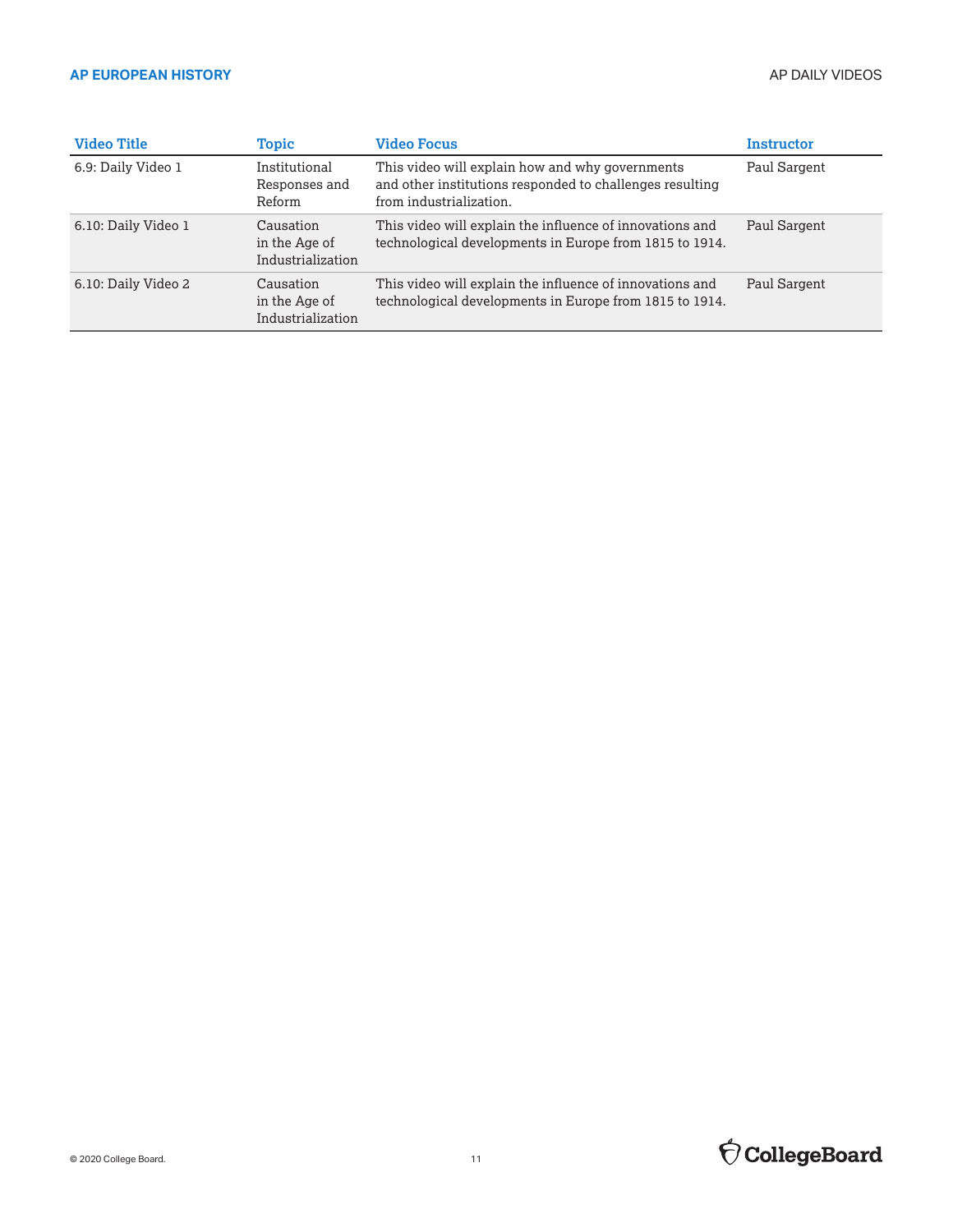| <b>Video Title</b> | <b>Topic</b>                                                                     | <b>Video Focus</b>                                                                                                                                                            | <b>Instructor</b> |
|--------------------|----------------------------------------------------------------------------------|-------------------------------------------------------------------------------------------------------------------------------------------------------------------------------|-------------------|
| 7.1: Daily Video 1 | Contextualizing<br>19th-Century<br>Perspectives<br>and Political<br>Developments | This video will explain the context in which nationalistic<br>and imperialistic sentiments developed in Europe from<br>1815 to 1914.                                          | Paul Sargent      |
| 7.2: Daily Video 1 | Nationalism                                                                      | This video will explain how the development and spread<br>of nationalism affected Europe from 1815 to 1914.                                                                   | Paul Sargent      |
| 7.2: Daily Video 2 | Nationalism                                                                      | This video will explain how state-sponsored nationalism<br>affected Europe from 1815 to 1914.                                                                                 | Paul Sargent      |
| 7.3: Daily Video 1 | National<br>Unification<br>and Diplomatic<br>Tensions                            | This video will explain the factors that resulted in<br>Italian unification.                                                                                                  | Paul Sargent      |
| 7.3: Daily Video 2 | National<br>Unification<br>and Diplomatic<br>Tensions                            | This video will explain the factors that resulted in<br>German unification.                                                                                                   | Paul Sargent      |
| 7.3: Daily Video 3 | National<br>Unification<br>and Diplomatic<br>Tensions                            | This video will explain how nationalist sentiment and<br>political alliances led to tension between and among<br>European powers from 1815 to 1914.                           | Paul Sargent      |
| 7.4: Daily Video 1 | Darwinism,                                                                       | This video will explain how Darwin's theories influenced<br>Social Darwinism scientific and social developments from 1815 to 1914.                                            | Paul Sargent      |
| 7.5: Daily Video 1 | Age of Progress<br>and Modernity                                                 | This video will explain how science and other intellectual<br>disciplines developed and changed from 1815 to 1914.                                                            | Paul Sargent      |
| 7.6: Daily Video 1 | New Imperialism:<br>Motivations and<br>Methods                                   | This video will examine motivations that led to European<br>imperialism of Africa in the period 1815 to 1914 and<br>construct a relevant thesis statement.                    | <b>Todd Beach</b> |
| 7.6: Daily Video 2 | New Imperialism:<br>Motivations and<br>Methods                                   | This video will examine motivations that led to European<br>imperialism in the period 1815 to 1914 using a modified<br>document-based question (DBQ).                         | <b>Todd Beach</b> |
| 7.7: Daily Video 1 | Imperialism's<br><b>Global Effects</b>                                           | This video will examine how European imperialism<br>affected non-European societies by analyzing a primary<br>source text and multiple-choice questions.                      | <b>Todd Beach</b> |
| 7.7: Daily Video 2 | Imperialism's<br><b>Global Effects</b>                                           | This video will examine how European imperialism<br>affected non-European societies by analyzing a visual<br>source and responding to a short-answer question (SAQ).          | Todd Beach        |
| 7.8: Daily Video 1 | 19th-Century<br><b>Culture and Arts</b>                                          | This video will examine the characteristics of the romantic<br>movement during the 19th century using a primary source<br>and assessing with multiple-choice questions (MCQ). | <b>Todd Beach</b> |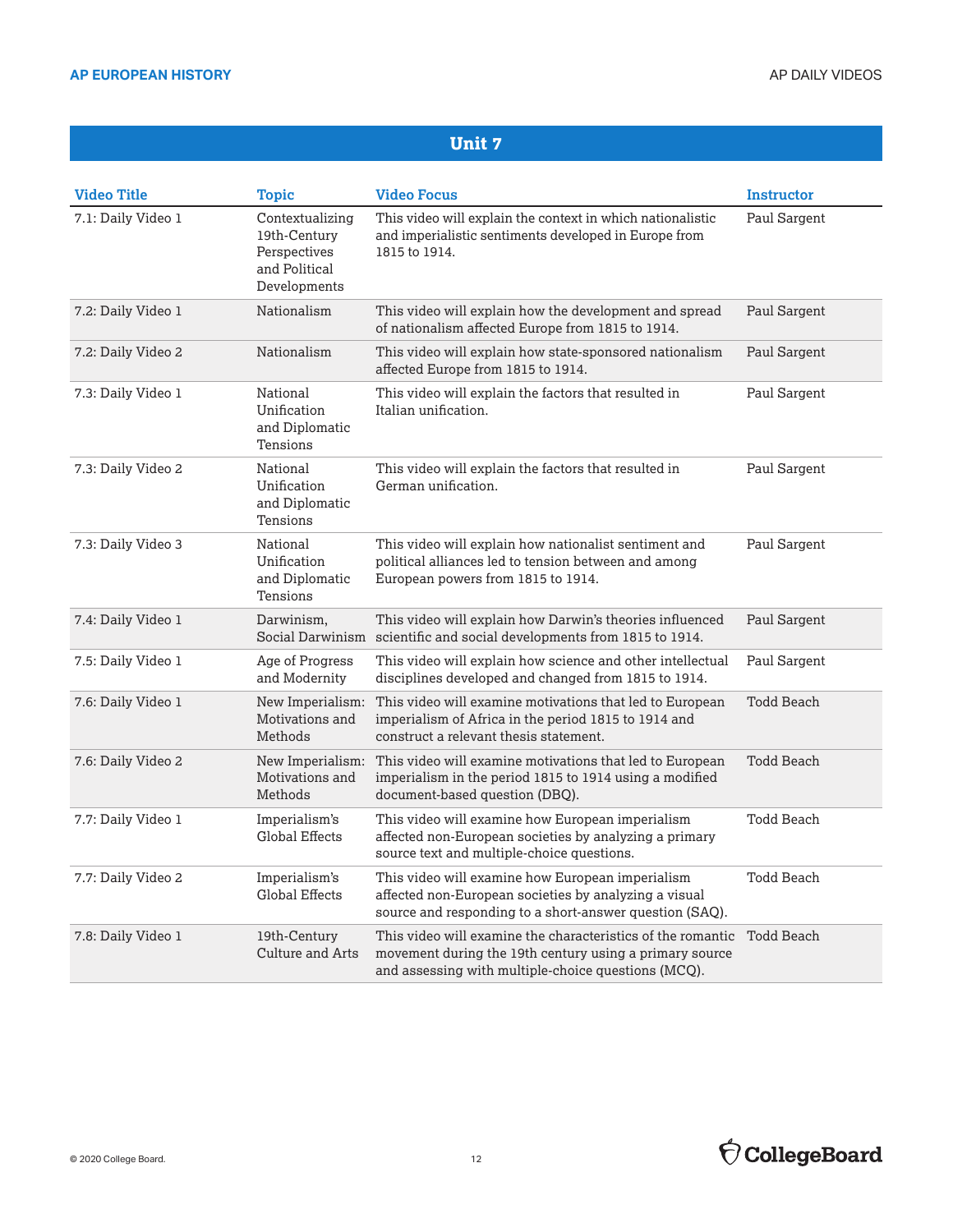| <b>Video Title</b> | Topic                                                                         | <b>Video Focus</b>                                                                                                                                                                   | Instructor |
|--------------------|-------------------------------------------------------------------------------|--------------------------------------------------------------------------------------------------------------------------------------------------------------------------------------|------------|
| 7.8: Daily Video 2 | 19th-Century<br>Culture and Arts                                              | This video will examine the characteristics of the romantic Todd Beach<br>movement during the 19th century using visual sources<br>and assessing with a short-answer question (SAO). |            |
| 7.9: Daily Video 1 | Causation in<br>19th-Century<br>Perspectives<br>and Political<br>Developments | This video will examine how nationalist movements of the<br>19th century influenced the unification of Italy. Viewers<br>will practice argumentation using a modified DBQ.           | Todd Beach |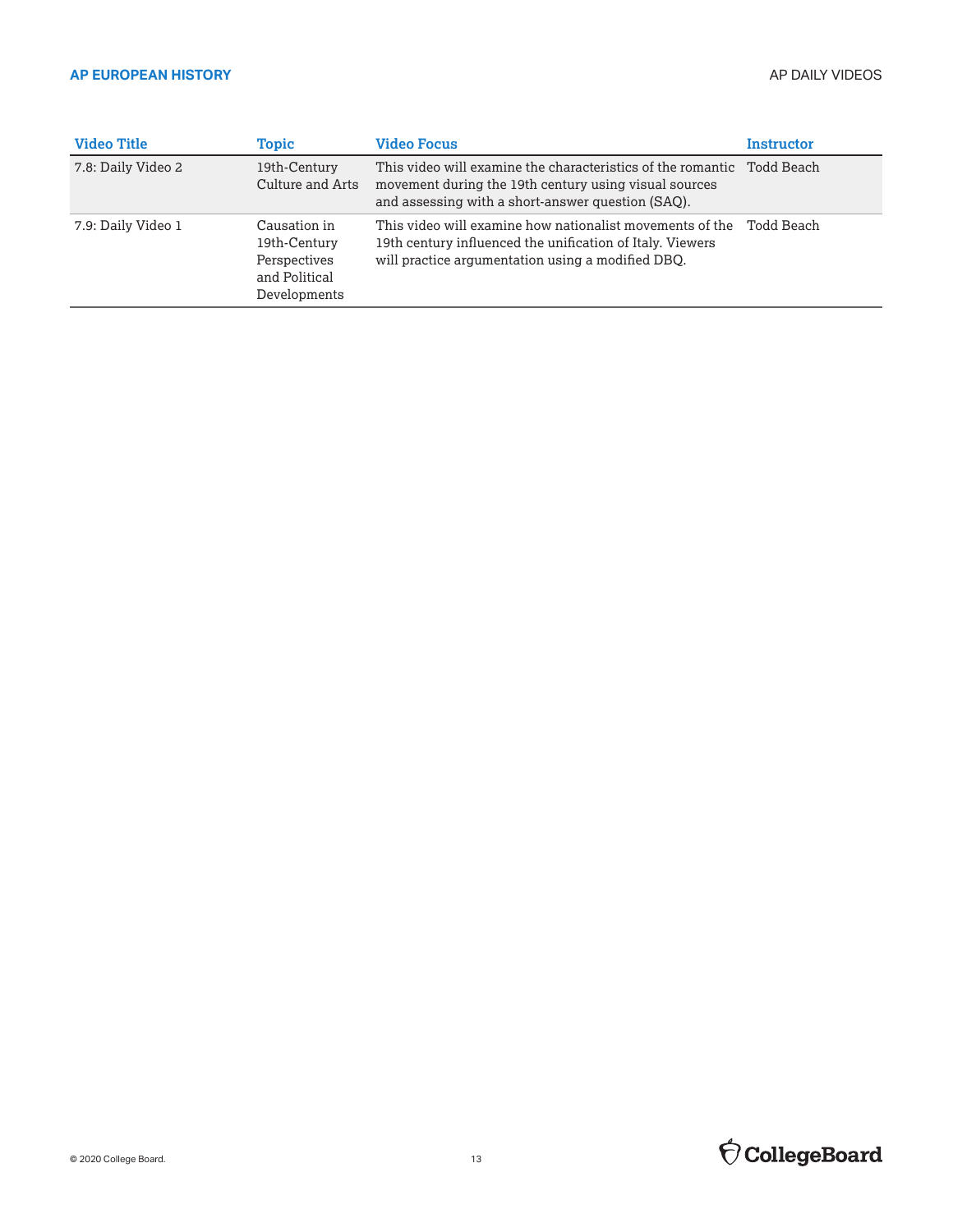| <b>Video Title</b> | <b>Topic</b>                                       | <b>Video Focus</b>                                                                                                                                                                                   | Instructor        |
|--------------------|----------------------------------------------------|------------------------------------------------------------------------------------------------------------------------------------------------------------------------------------------------------|-------------------|
| 8.1: Daily Video 1 | Contextualizing<br>20th-Century<br>Global Conflict | This video will explain the context in which global conflict Katie Landsea<br>developed in the 20th century.                                                                                         |                   |
| 8.2: Daily Video 1 | World War I                                        | This video will examine the factors that led to World War I. Katie Landsea                                                                                                                           |                   |
| 8.2: Daily Video 2 | World War I                                        | This video will examine the strategies and military<br>technology used during World War I.                                                                                                           | Katie Landsea     |
| 8.3: Daily Video 1 | Russian<br>Revolution and<br>Its Effects           | This video will examine the causes of the Russian Revolution Katie Landsea<br>by analyzing a secondary source short-answer question.                                                                 |                   |
| 8.3: Daily Video 2 | Russian<br>Revolution and<br>Its Effects           | This video will examine the causes of the Russian Revolution Katie Landsea<br>by analyzing a secondary source short-answer question.                                                                 |                   |
| 8.4: Daily Video 1 | Versailles<br>Conference and<br>Peace Settlement   | This video will explain the settlement of World War I<br>and how it failed to resolve the political, economic, and<br>diplomatic challenges of the early 20th century.                               | Katie Landsea     |
| 8.5: Daily Video 1 | Global Economic<br>Crisis                          | This video will examine the causes and effects of the<br>global economic crisis in the 1920s and 1930s                                                                                               | Katie Landsea     |
| 8.6: Daily Video 1 | Fascism and<br>Totalitarianism                     | This video will examine the factors that led to the<br>development of fascist and totalitarian regimes in the<br>aftermath of World War I by working through a sourcing<br>exercise with documents.  | <b>Todd Beach</b> |
| 8.6: Daily Video 2 | Fascism and<br>Totalitarianism                     | This video will examine the factors that led to the<br>development of fascist and totalitarian regimes in the<br>aftermath of World War I by analyzing a visual source and<br>responding to MCQs.    | <b>Todd Beach</b> |
| 8.7: Daily Video 1 | <b>Europe During</b><br>the Interwar<br>Period     | This video will examine the various factors that led to the<br>rise of right-wing authoritarian regimes in continental<br>Europe from 1919 to 1939, by organizing a LEQ response.                    | Todd Beach        |
| 8.7: Daily Video 2 | <b>Europe During</b><br>the Interwar<br>Period     | This video will examine the various factors that led to<br>the rise of right-wing authoritarian regimes in the lead<br>up to World War II by analyzing a secondary source and<br>responding to MCQs. | Todd Beach        |
| 8.8: Daily Video 1 | World War II                                       | This video will examine how technology and innovation<br>affected the course of World War II and discuss strategies<br>to address contextualization for an LEQ or DBQ response.                      | <b>Todd Beach</b> |
| 8.8: Daily Video 2 | World War II                                       | This video will examine how various historical<br>developments affected the course of World War II and how<br>contextualization is assessed through Multiple Choice<br>Questions (MCQs).             | Todd Beach        |
| 8.9: Daily Video 1 | Holocaust                                          | This video will examine how the Nazi regime sought to<br>establish a "new racial order" in Europe, which culminated<br>with the Holocaust, and explore how evidence is used in a<br>claim/argument.  | Todd Beach        |
| 8.9: Daily Video 2 | Holocaust                                          | This video will examine how World War II decimated<br>European populations, including Jews and other groups<br>targeted by the Nazis, through a critical examination of<br>source material.          | Todd Beach        |

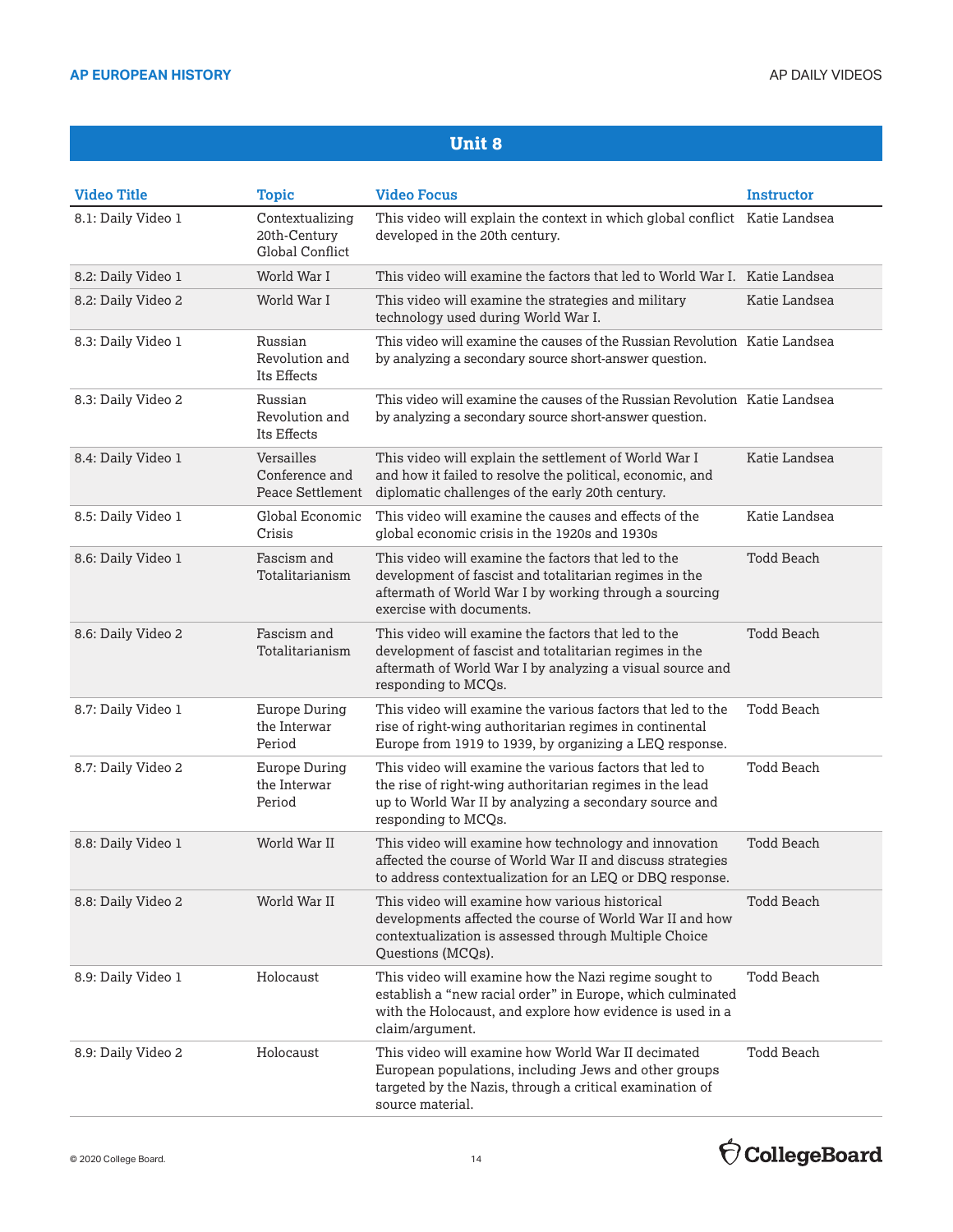| <b>Video Title</b>  | Topic                                                                      | <b>Video Focus</b>                                                                                                                                                                           | Instructor |
|---------------------|----------------------------------------------------------------------------|----------------------------------------------------------------------------------------------------------------------------------------------------------------------------------------------|------------|
| 8.10: Daily Video 1 | 20th-Century<br>Cultural,<br>Intellectual,<br>and Artistic<br>Developments | This video will examine developments of the 20th century<br>that challenged European's faith in science and technology<br>as a way to improve people's lives, through the lens of<br>an LEO. | Todd Beach |
| 8.11: Daily Video 1 | Continuity and<br>Changes in an<br>Age of Global<br>Conflict               | This video will explore continuity and change of the<br>20th century by comparing Allied treatment of Germany<br>after the first and second world wars, using the skill<br>of argumentation. | Todd Beach |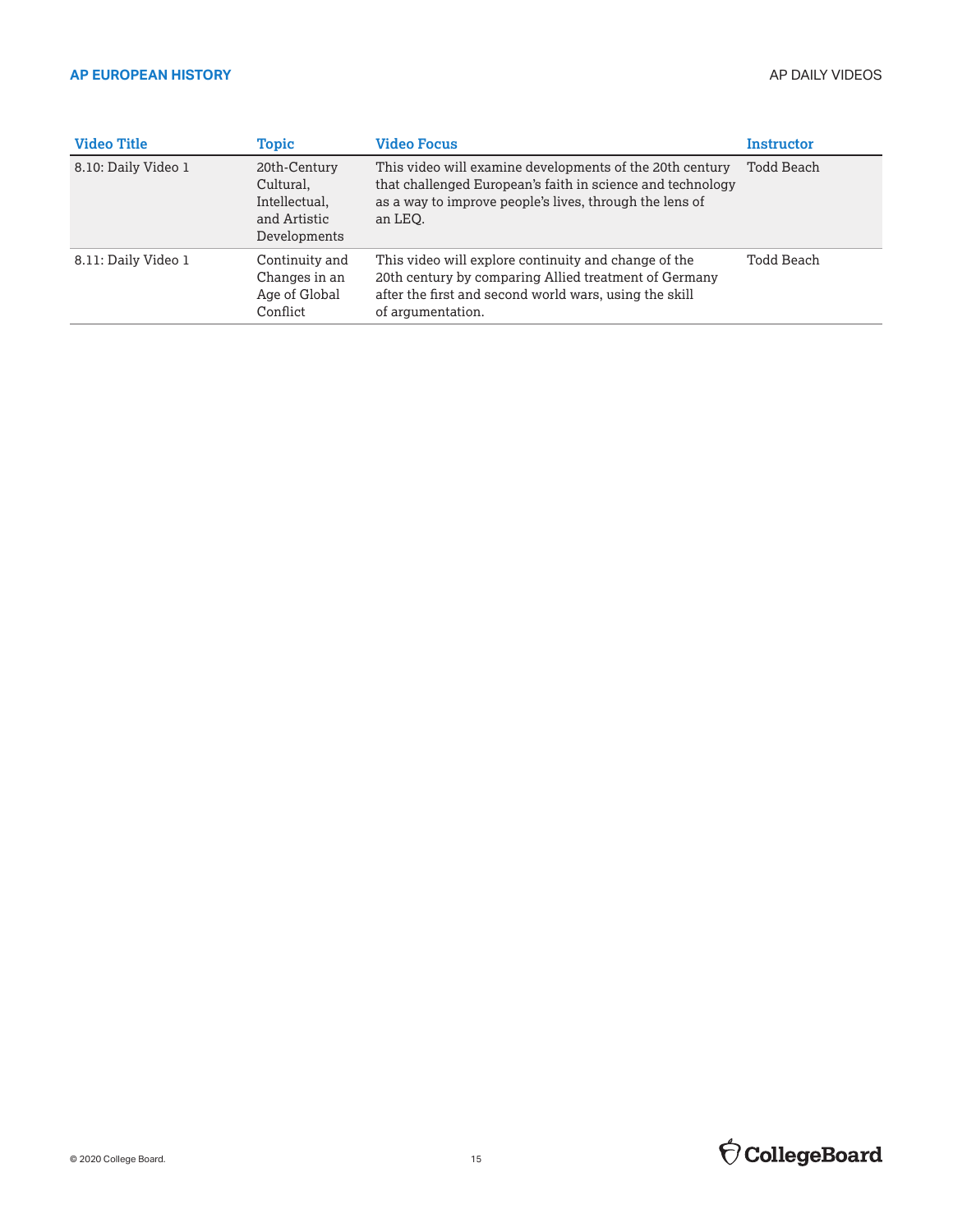| <b>Video Title</b> | <b>Topic</b>                                                  | <b>Video Focus</b>                                                                                                                                                                                                     | Instructor               |
|--------------------|---------------------------------------------------------------|------------------------------------------------------------------------------------------------------------------------------------------------------------------------------------------------------------------------|--------------------------|
| 9.1: Daily Video 1 | Contextualizing<br>Cold War and<br>Contemporary<br>Europe     | This video will review the skill of contextualization and<br>will address the historical developments that occurred<br>before and during the post-World War II era.                                                    | Catherine Desmond        |
| 9.2: Daily Video 1 | Rebuilding<br>Europe                                          | After World War II, Marshall Plan funds from the United<br>States financed the reconstruction of Europe, known as an<br>"economic miracle," that led to the rise of consumerism in<br>Western Europe.                  | Catherine Desmond        |
| 9.2: Daily Video 2 | Rebuilding<br>Europe                                          | The Marshall Plan will be placed within the broader<br>historical context of the Cold War and World War II to<br>demonstrate the skill of contextualization.                                                           | Catherine Desmond        |
| 9.3: Daily Video 1 | Cold War                                                      | Despite efforts to maintain international cooperation,<br>tensions between the USSR and the West led to the division<br>of Europe, known in the West as the "Iron Curtain."                                            | <b>Catherine Desmond</b> |
| 9.3: Daily Video 2 | Cold War                                                      | Beyond Europe, the Cold War played out on the global stage<br>with covert actions, "hot wars," and the threat of nuclear war.                                                                                          | <b>Catherine Desmond</b> |
| 9.4: Daily Video 1 | Two Super<br>Powers Emerge                                    | During the Cold War, both the United States and the Soviet Catherine Desmond<br>Union exerted military, political, and economic influence<br>over parts of Europe.                                                     |                          |
| 9.4: Daily Video 2 | Two Super<br>Powers Emerge                                    | After 1956, Soviet leader Khrushchev's de-Stalinization<br>policies sparked resistance movements in parts of<br>Eastern Europe, which ended in the return to repressive<br>Soviet policies.                            | <b>Catherine Desmond</b> |
| 9.4: Daily Video 3 | Two Super<br>Powers Emerge                                    | During the Cold War, the repression and limited reforms<br>led to instability and prompted revolts in Eastern Europe<br>as seen in Poland (1981) and Czechoslovakia (1968).                                            | <b>Catherine Desmond</b> |
| 9.5: Daily Video 1 | Postwar<br>Nationalism,<br>Ethnic Conflict,<br>and Atrocities | Nationalist and separatist movements periodically<br>disrupted post-World War II peace as seen in Russia<br>and Spain. This connects these concepts to the idea of<br>nationalism and oppressive totalitarian regimes. | <b>Catherine Desmond</b> |
| 9.5: Daily Video 2 | Postwar<br>Nationalism,<br>Ethnic Conflict,<br>and Atrocities | The ethnic cleansing of Bosnian Muslims emerged with<br>the break-up of Yugoslavia disrupting peace in Europe,<br>which relates to the 19th century concept of nationalism.                                            | Catherine Desmond        |
| 9.6: Daily Video 1 | Contemporary<br>Western<br>Democracies                        | Postwar economic growth supported an increase in cradle- Catherine Desmond<br>to-grave social welfare benefits; however, in the late 20th<br>century, criticisms emerged about the welfare state.                      |                          |
| 9.6: Daily Video 2 | Contemporary<br>Western<br>Democracies                        | Using Margaret Thatcher's "The Lady's Not for Turning"<br>speech (1980), this video will apply the skill of sourcing and<br>situation in the context of criticisms of the welfare state.                               | <b>Catherine Desmond</b> |
| 9.7: Daily Video 1 | Fall of<br>Communism                                          | Following a long period of economic stagnation,<br>Gorbachev's internal reforms failed to stave off the collapse<br>of the Soviet Union and its control of Eastern Europe.                                             | <b>Catherine Desmond</b> |
| 9.7: Daily Video 2 | Fall of<br>Communism                                          | Using the fall of communism as an example, this video<br>will explore how evidence can support, modify, or refute a<br>historian's argument.                                                                           | <b>Catherine Desmond</b> |